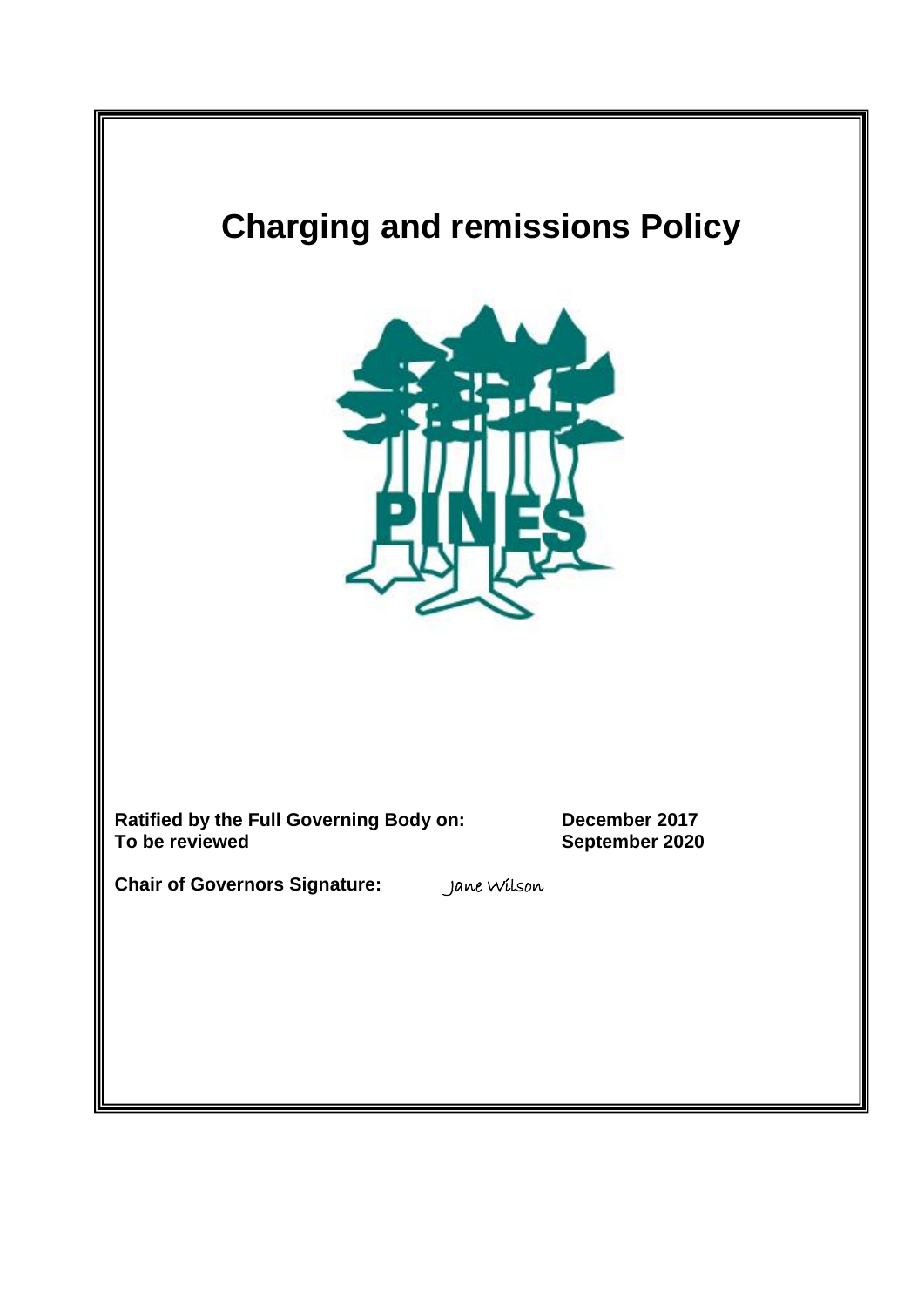# **THE PINES SCHOOL**

## **POLICY FOR CHARGING & REMISSIONS**

### **INTRODUCTION**

At The Pines School we believe that in order to enhance the children's education and make the curriculum more accessible and meaningful educational visits are an essential element. Educational visits are therefore an important aspect of our children's education and are planned as an integral part of their curriculum.

We are committed to providing quality education based on equality of opportunity, access and outcomes. In practice, this means the pupils have an entitlement to benefit from all educational activities and to:

- Participate fully in school curriculum
- Contribute to all aspects of school life; and
- Be valued partners in the process of education.

These objectives must be seen to inform educational activities, whether in or outside the school and are therefore integral to the process of charging for school activities and to the remission which is available to parents / guardians who are on low income. We aim:

- To make school activities accessible to all pupils regardless of family income;
- To encourage and promote external activities which give added value to the curriculum;
- To provide a process which allows activities to take place at a minimum cost to parents, pupils and to the school; and
- To respond to the wide variations in family income while not adding additional unexpected burdens to the school budget

As a Right Respecting School The Pines School do their best to ensure that all pupils are aware of their rights to maximise their potential. This is outlined in several articles of the Rights of the Child

Article 26: You have the right to help from the government if you are poor or in need. Article 28: You have the right to a good quality education.

Educational visits at The Pines School fall into three categories:-

1) Half or full school day activities which are non-hazardous and occur within a 20 mile radius of the centre of Birmingham. There may be visits, for example, to a local library, museum, park, observing different architecture and buildings, or experiencing different modes of travel.

These visits are regarded as the norm for our school and no charges or voluntary financial contributions are made. The school minibus is generally used, and the governors accept financial costs for these valuable experiences.

2) Half, but more usually full school day activities which may be hazardous or are outside the 20 mile radius (as mentioned above). These educational visits may be to view a castle, or period buildings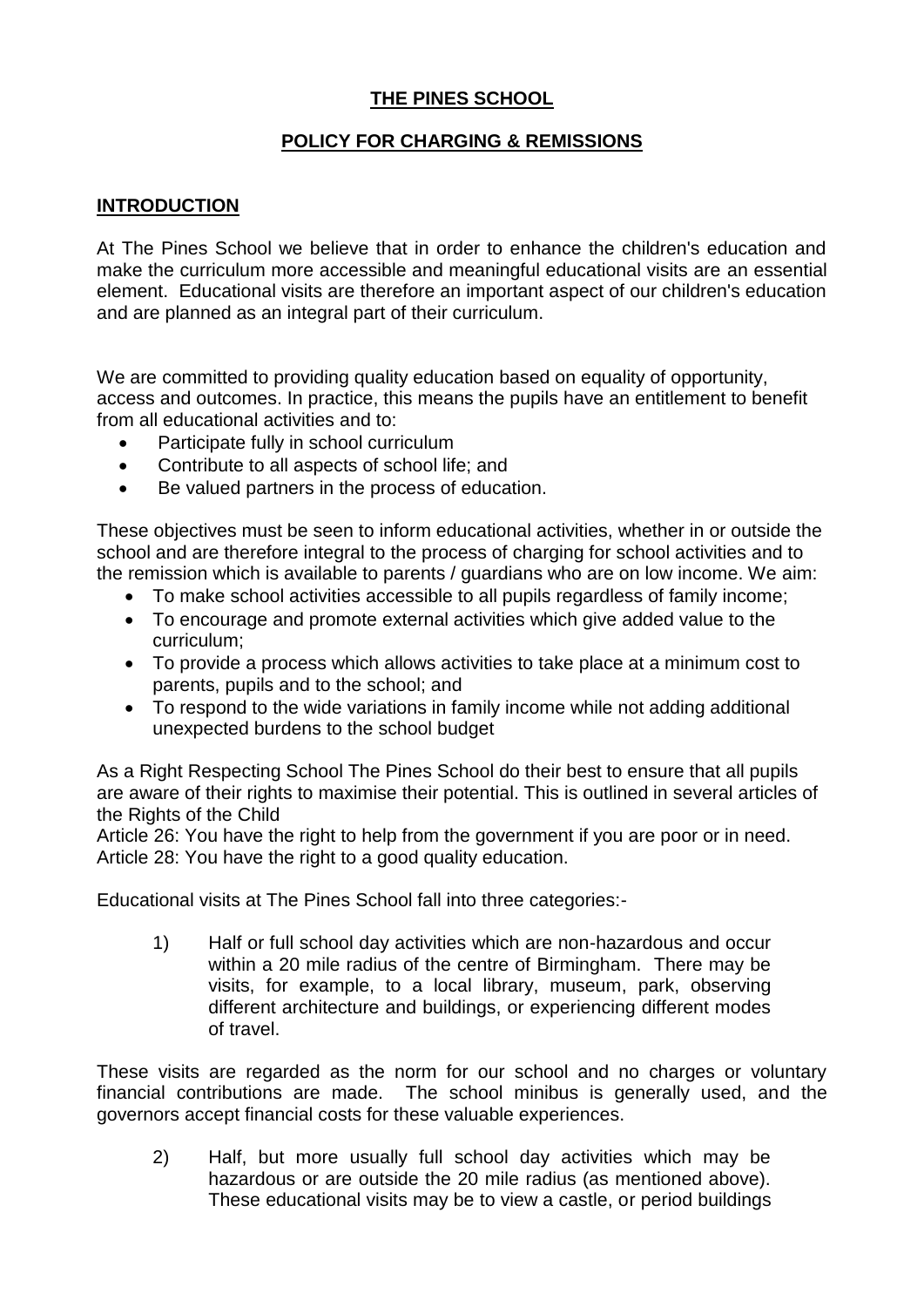in other cities, towns or villages which are non-hazardous. However, any water activities such as a canal experience in a narrow boat or a pleasure cruise on a river are regarded as hazardous. The Governing Body also accepts its financial responsibilities by supporting such activities and by meeting a proportion of the costs involved. Parents/carers are then asked to support the activity by making a voluntary contribution.

#### 3) **Residential Ventures and Activities**

Residential activities not only give our pupils an educational experience, but also social and emotional benefits and are, therefore, important to the development of the total child. Such activities may include camping, staying in a cottage or house in the countryside or participating in a Local Educational Authority Centre or a private Activity Centre. Residential activities may take the form of an overnight stay or a seven night stay depending on the age, aptitude, needs and ability of the children. The Governing Body supports such activities and accepts some financial responsibility wherever practical.

#### **PRINCIPLES**

The Pines School is committed to equality in its educational provision for all its pupils irrespective of race, religion and gender. Therefore the Governing Body and staff have a duty to:-

- \* make school activities accessible to all children regardless of family income.
- \* provide a process which allows activities to take place at a minimum cost to parents, pupils and the school.
- \* cost all activities and set against this their educational value so that the school is offering value for money.
- \* be aware of hidden costs for example lunch money and pocket money.

Although education including materials, books, equipment and transport during school hours is free there are occasions when the school may make charges.

- 1) For board and lodging on a residential venture.
- 2) For activities which take place wholly or mainly outside school hours.
- 3) When the activities are not a necessary part of the National Curriculum or that form part of the school's basic curriculum for religious education. We will not make any charge for activities that are an essential part of the school life.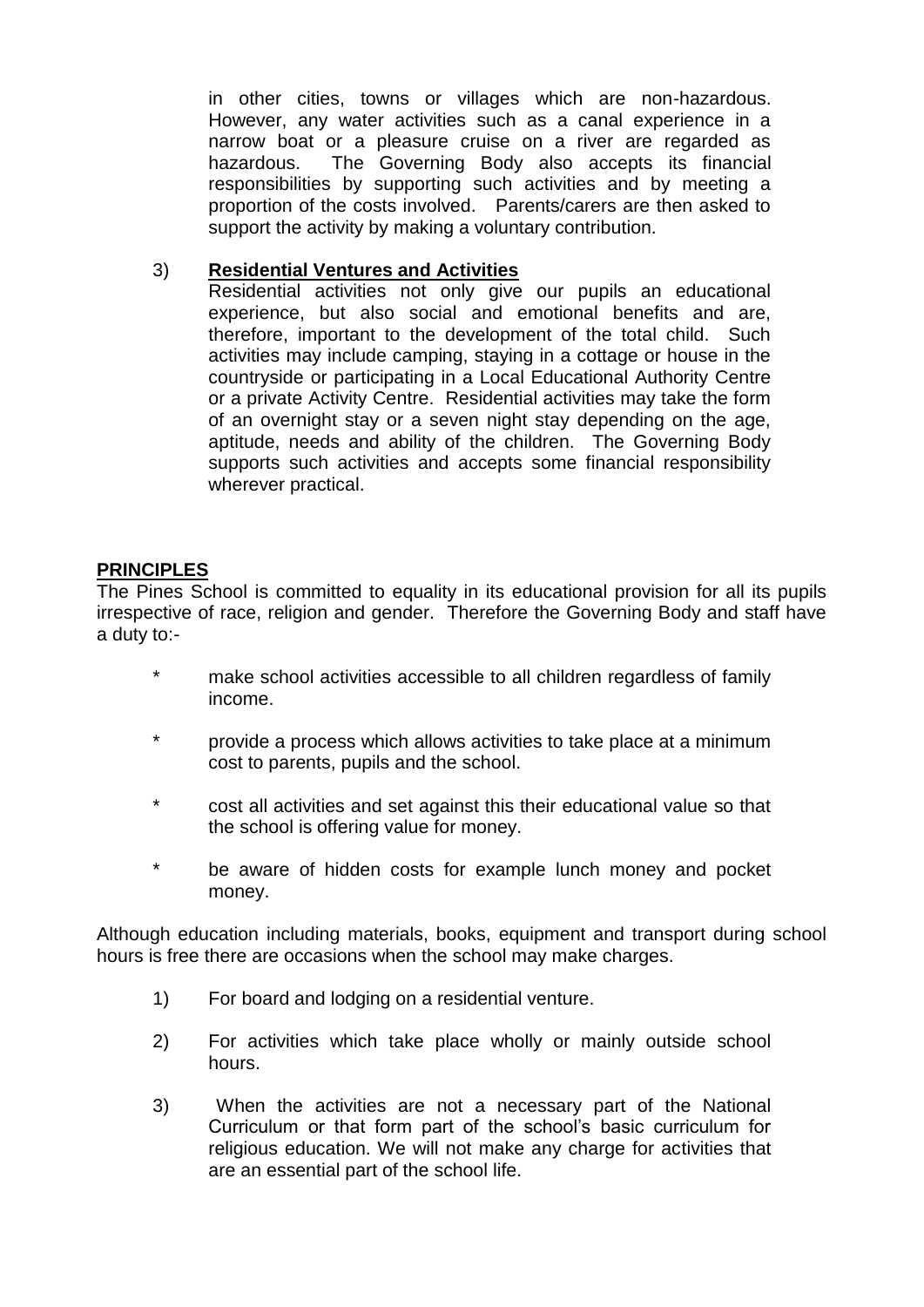In all cases, where charges are proposed for activities parents will be notified well in advance. Staff will honour the principles set out in this policy with particular reference to the provision of a process for parents/carers to pay by instalments.

In the case of educational visits which take place during school time where certain costs have to be met staff may ask parents for a voluntary contribution towards the cost of the visit. In arranging an educational visit full costings are worked out and agreed by the Headteacher and the proposed expenditure shared equally. In circumstances where a high percentage of parents is not prepared to make a contribution then the visit will not take place. This is made clear in all introductory letters about proposed educational visits to parents/carers. No child will be excluded from an activity because his/her parents/carers cannot or will not make a contribution. The only time a child will not take part in an educational visit will be solely where it is not appropriate to his/her age, aptitude, ability, needs or behaviour, and where the cohesiveness of the group may be affected. The Governing Body wishes however to foster an attitude of partnership with parents/carers in which joint responsibility is accepted for financial contributions towards educational visits, rather than an expectation that all of these special activities will be provided free of charge.

If there is a financial short-fall because some children's families cannot/will not make a contribution then the Governing Body will try to meet these costs from funds at its disposal under the discretion of the Headteacher.

## **REMISSIONS**

The school will give consideration to the remission of charges to parents or carers who receive the following support payments:

- Income Support
- Income based Job-seekers Allowance
- Student Tax Credit (where the person is not receiving Working Tax Credit as well)
- Support under part VI of the Immigration and Asylum Act 1999
- Guaranteed Element of State Pension Credit
- Income related employment and support allowance

Pupils of families who receive these payments are also entitled to free school meals. Parents who are eligible for the remission of charges will be dealt with confidentially. The Head Teacher and Chair of Governors will authorise the remission of charges.

The school may choose to subsidise part or all of the payment of some charges for certain activities and pupils, and this will be determined by the Governing Body and Head Teacher

#### **ADMISSIONS**

There is no charge for admissions.

#### **SCHOOL MEALS**

There is no charge for pupils who are entitled to free school meals. Currently (2017) universal free school meals are provided for pupils in Reception – Year 2. Pupils who are not entitled to free school meals will be charged a set amount per day. Pupils have the option to bring sandwiches.